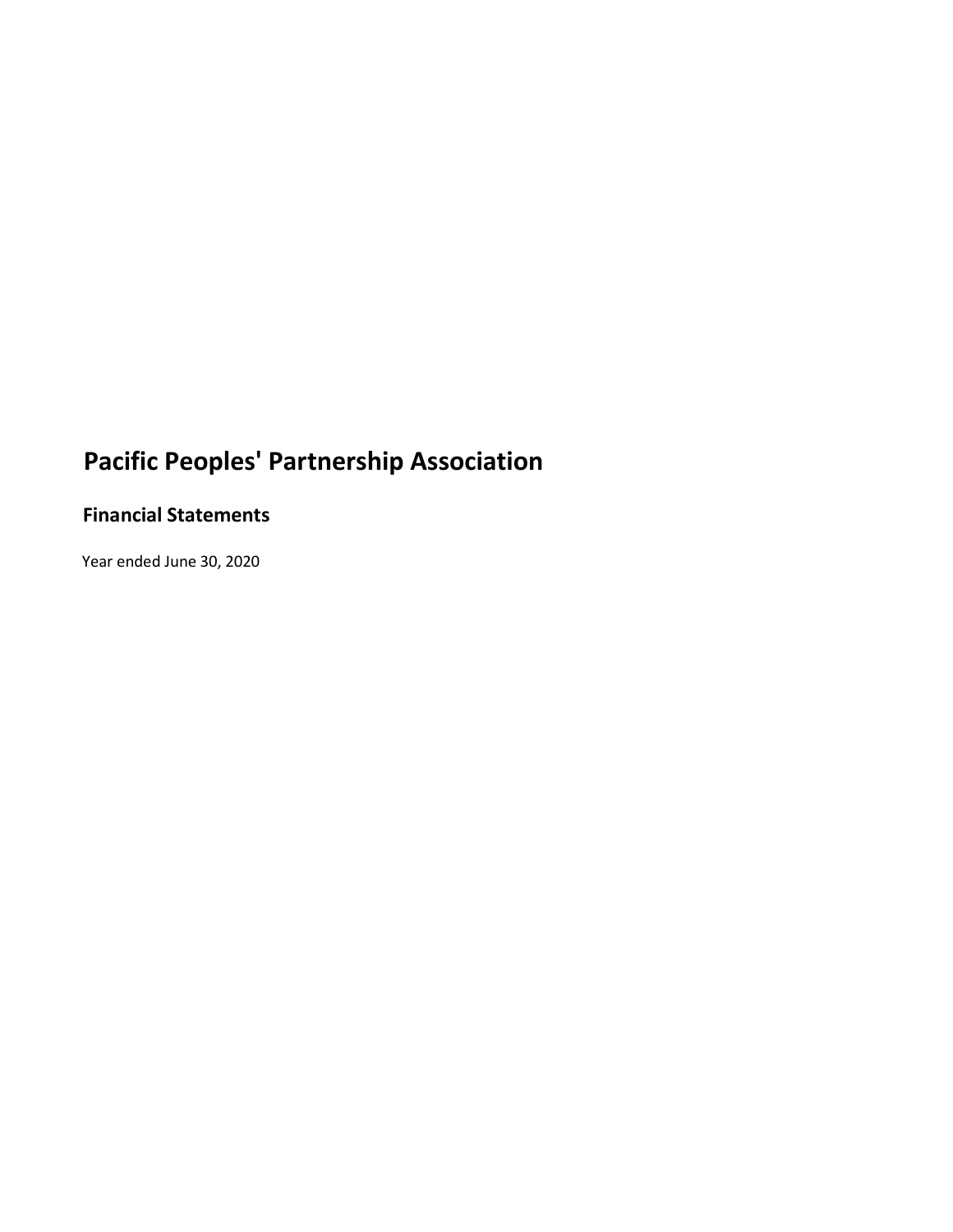

## **INDEPENDENT AUDITOR'S REPORT**

To: The Board of Directors of the Pacific Peoples' Partnership Association

## **Qualified Opinion**

I have audited the financial statements of Pacific Peoples' Partnership Association (the "Association"), which comprise the statement of financial position as at June 30, 2020, and the statements of operations, changes in net assets and cash flows for the year then ended, and notes to the financial statements, including a summary of significant accounting policies.

In my opinion, except for the possible effects of the matter disclosed in the Basis for Qualified Opinion section of my report, the accompanying financial statements present fairly, in all material respects, the statements of the Association as at June 30, 2020, and the results of its operations and cash flows for the year then ended in accordance with Accounting Standards for Not-for-profit Organizations ("ASNPO").

## **Basis for Qualified Opinion**

In common with many not-for-profit organizations, the Association derives revenue from donations, the completeness of which is not susceptible to satisfactory audit verification. Accordingly, verification of these revenues was limited to the amounts recorded in the records of the Association. Therefore, I was unable to determine whether any adjustments might be necessary to donations revenue, excess of revenues over expenses, and cash flows from operations for the year ended June 30, 2020, current assets and net assets as at June 30, 2020. My audit opinion on the financial statements for the year ended June 30, 2020 was modified accordingly because of the possible effects of this limitation in scope.

I conducted my audit in accordance with Canadian generally accepted auditing standards. My responsibilities under those standards are further described in the Auditor's Responsibilities for the Audit of the Financial Statements section of my report. I am independent of the Association in accordance with the ethical requirements that are relevant to my audit of the financial statements in Canada, and I have fulfilled my other ethical responsibilities in accordance with these requirements. I believe that the audit evidence I have obtained is sufficient and appropriate to provide a basis for my qualified opinion.

### **Emphasis of Matters**

I draw attention to Note 8 to the financial statements, which describes the impact of the COVID-19 pandemic on the Association. My opinion is not modified with respect to that matter.

I draw attention to Note 9 to the financial statements, which describes the impact of a prior period error. My opinion is not modified with respect to that matter.

### **Responsibilities of Management and Those Charged with Governance for the Financial Statements**

Management is responsible for the preparation and fair presentation of the financial statements in accordance with ASNPO, and for such internal control as management determines is necessary to enable the preparation of financial statements that are free from material misstatement, whether due to fraud or error.

In preparing the financial statements, management is responsible for assessing the Association's ability to continue as a going concern, disclosing, as applicable, matters related to going concern and using the going concern basis of accounting unless management either intends to liquidate the Association or to cease operations, or has no realistic alternative but to do so.

Pewarchuk CPA Inc.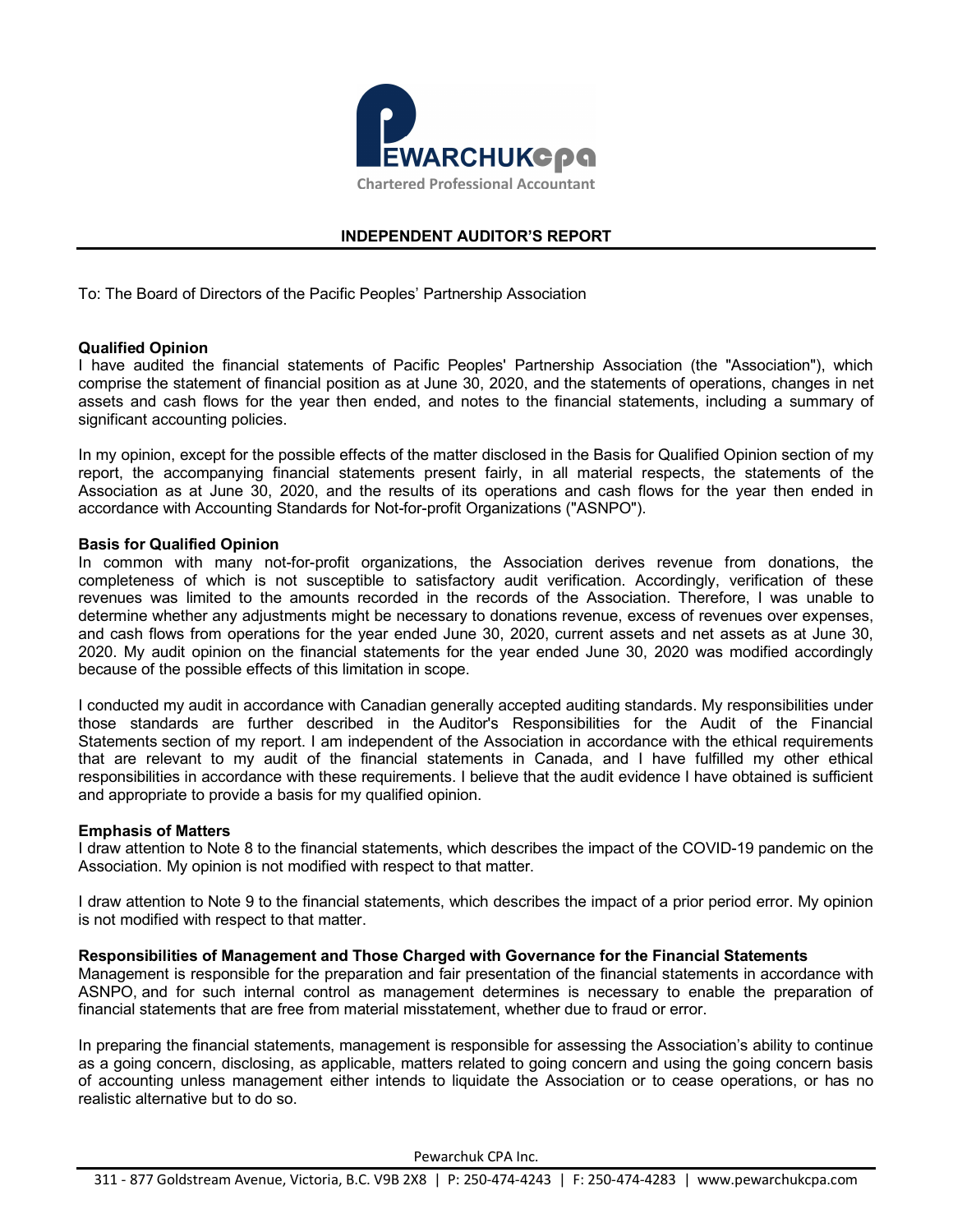

Those charged with governance are responsible for overseeing the Association's financial reporting process. When individuals responsible for the oversight of the financial reporting process are the same as those responsible for the preparation of the financial statements, no reference to oversight responsibilities is required.

### **Auditor's Responsibilities for the Audit of the Financial Statements**

My objectives are to obtain reasonable assurance about whether the financial statements as a whole are free from material misstatement, whether due to fraud or error, and to issue an auditor's report that includes my opinion. Reasonable assurance is a high level of assurance but is not a guarantee that an audit conducted in accordance with Canadian generally accepted auditing standards will always detect a material misstatement when it exists. Misstatements can arise from fraud or error and are considered material if, individually or in the aggregate, they could reasonably be expected to influence the economic decisions of users taken on the basis of these financial statements.

## **Auditor's Responsibilities for the Audit of the Financial Statements (continued)**

As part of an audit in accordance with Canadian generally accepted auditing standards, I exercise professional judgment and maintain professional skepticism throughout the audit. I also:

- Identify and assess the risks of material misstatement of the financial statements, whether due to fraud or error, design and perform audit procedures responsive to those risks, and obtain audit evidence that is sufficient and appropriate to provide a basis for my opinion. The risk of not detecting a material misstatement resulting from fraud is higher than for one resulting from error, as fraud may involve collusion, forgery, intentional omissions, misrepresentations, or the override of internal control.
- · Obtain an understanding of internal control relevant to the audit in order to design audit procedures that are appropriate in the circumstances, but not for the purpose of expressing an opinion on the effectiveness of the Association's internal control.
- · Evaluate the appropriateness of accounting policies used and the reasonableness of accounting estimates and related disclosures made by management.
- Conclude on the appropriateness of management's use of the going concern basis of accounting and, based on the audit evidence obtained, whether a material uncertainty exists related to events or conditions that may cast significant doubt on the Association's ability to continue as a going concern. If I conclude that a material uncertainty exists, I am required to draw attention in my auditor's report to the related disclosures in the financial statements or, if such disclosures are inadequate, to modify my opinion. My conclusions are based on the audit evidence obtained up to the date of my auditor's report. However, future events or conditions may cause the Association to cease to continue as a going concern.
- · Evaluate the overall presentation, structure and content of the financial statements, including the disclosures, and whether the financial statements represent the underlying transactions and events in a manner that achieves fair presentation.

I communicate with those charged with governance regarding, among other matters, the planned scope and timing of the audit and significant audit findings, including any significant deficiencies in internal control that I identify during my audit.

## **Report on Other Legal and Regulatory Requirements**

As required by the Society Act (British Columbia), I report that, in my opinion, the accounting principles in ASNPO have been applied on a basis consistent with that of the preceding year.

Lewarchuck &A Inc.

Victoria, BC

December 8, 2020 CHARTERED PROFESSIONAL ACCOUNTANT

Pewarchuk CPA Inc.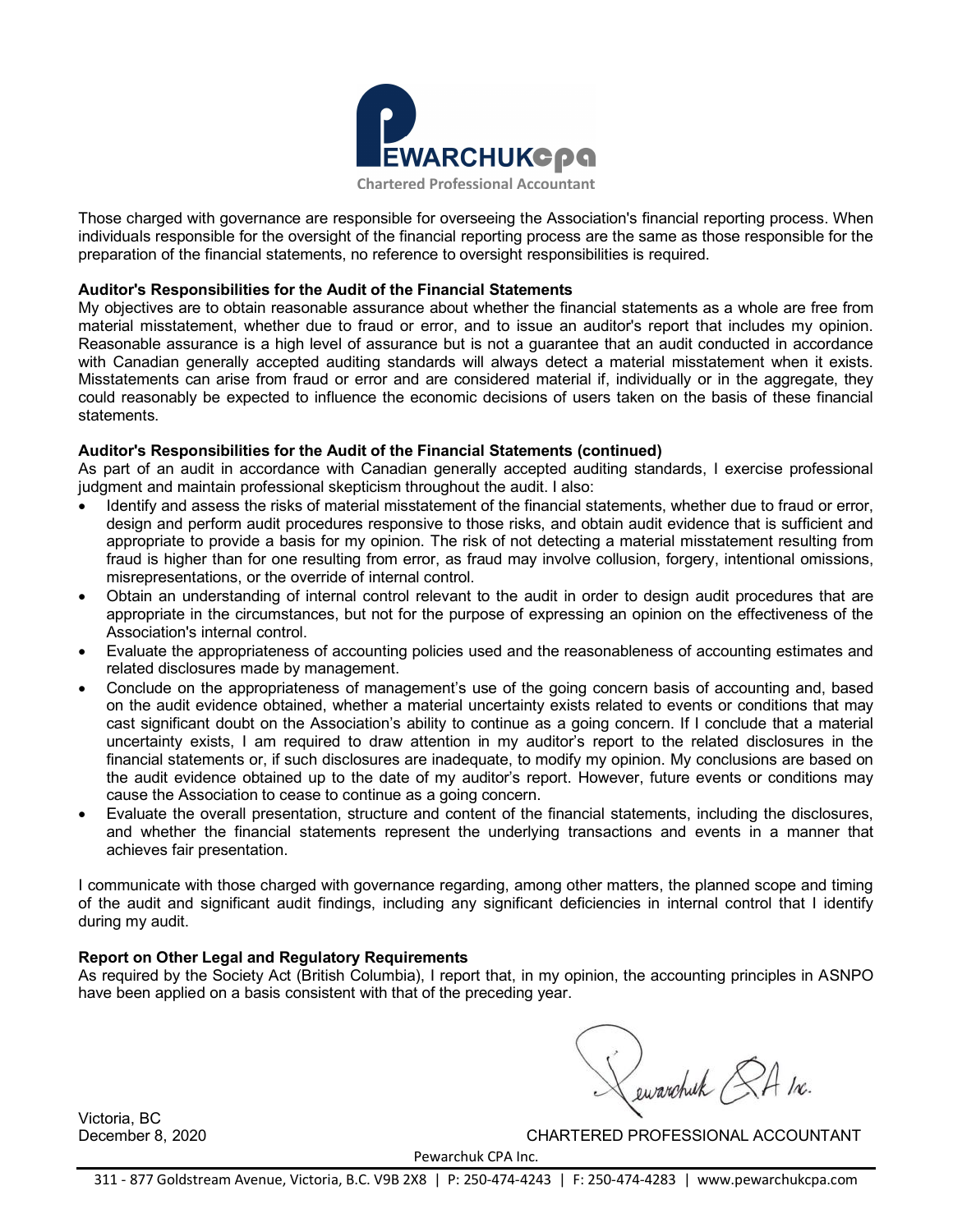#### **Statement of Financial Position**

As at June 30, 2020 with comparative figures for June 30, 2019 and July 1, 2018

|                                                                                                                                                             | <b>Operating</b><br>Fund<br>\$ | Capital<br>Fund<br>\$ | <b>Total</b><br><b>June 30,</b><br>2020<br>\$ | (restated)<br><b>Total</b><br><b>June 30,</b><br>2019<br>\$ | (restated)<br><b>Total</b><br>July 1,<br>2018<br>\$ |
|-------------------------------------------------------------------------------------------------------------------------------------------------------------|--------------------------------|-----------------------|-----------------------------------------------|-------------------------------------------------------------|-----------------------------------------------------|
| <b>Assets</b>                                                                                                                                               |                                |                       |                                               |                                                             |                                                     |
| Current assets                                                                                                                                              |                                |                       |                                               |                                                             |                                                     |
| Cash                                                                                                                                                        | 96,996                         |                       | 96,996                                        | 34,442                                                      | 18,768                                              |
| Accounts receivable                                                                                                                                         | 14,921                         |                       | 14,921                                        | 6,075                                                       |                                                     |
| Government remittances receivable                                                                                                                           | 136                            |                       | 136                                           | 317                                                         | 154                                                 |
| Prepaid expenses                                                                                                                                            | 1,805                          |                       | 1,805                                         | 1,483                                                       | 951                                                 |
|                                                                                                                                                             | 113,858                        |                       | 113,858                                       | 42,317                                                      | 19,873                                              |
| Property and equipment (Note 3)                                                                                                                             |                                | 13,543                | 13,543                                        | 3,709                                                       | 5,428                                               |
|                                                                                                                                                             |                                |                       |                                               |                                                             |                                                     |
| <b>Total assets</b>                                                                                                                                         | 113,858                        | 13,543                | 127,401                                       | 46,026                                                      | 25,301                                              |
| <b>Liabilities</b><br><b>Current liabilities</b><br>Accounts payable and accrued liabilities<br>Government remittances payable<br>Deferred revenue (Note 4) | 7,125<br>6,373<br>84,029       |                       | 7,125<br>6,373<br>84,029                      | 7,654<br>1,050<br>32,067                                    | 5,341<br>2,364<br>13,232                            |
|                                                                                                                                                             | 97,527                         |                       | 97,527                                        | 40,771                                                      | 20,937                                              |
| Deferred contributions related to equipment (Note 5)                                                                                                        |                                | 10,875                | 10,875                                        |                                                             |                                                     |
| <b>Total liabilities</b>                                                                                                                                    | 97,527                         | 10,875                | 108,402                                       | 40,771                                                      | 20,937                                              |
| <b>Net Assets</b>                                                                                                                                           |                                |                       |                                               |                                                             |                                                     |
| Unrestricted funds (deficit)                                                                                                                                | 16,331                         |                       | 16,331                                        | 1,546                                                       | (1,064)                                             |
| Invested in property and equipment                                                                                                                          |                                | 2,668                 | 2,668                                         | 3,709                                                       | 5,428                                               |
| <b>Total net assets</b>                                                                                                                                     | 16,331                         | 2,668                 | 18,999                                        | 5,255                                                       | 4,364                                               |
| <b>Total liabilities and net assets</b>                                                                                                                     | 113,858                        | 13,543                | 127,401                                       | 46,026                                                      | 25,301                                              |
|                                                                                                                                                             |                                |                       |                                               |                                                             |                                                     |

## Approved on behalf of the board of directors:

Muava Laign president  $\overline{\mathscr{N}}$  Treasurer

*The accompanying notes are an integral part of these financial statements.*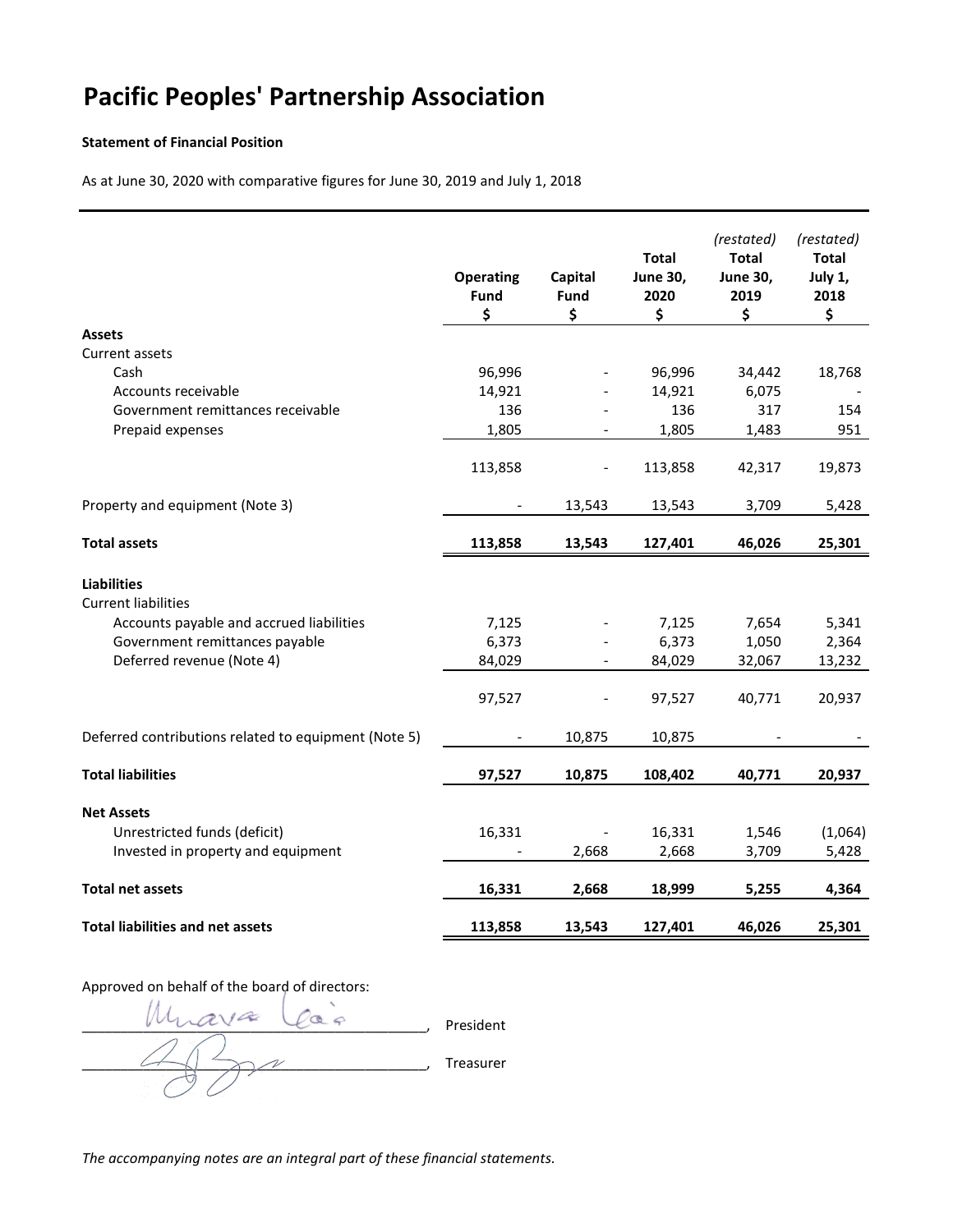## **Statement of Net Assets**

As at June 30, 2020 with comparative figures for 2019

|                                                                                                          | <b>Unrestricted</b><br>\$. | <b>Invested in</b><br><b>Property and</b><br><b>Equipment</b><br>(Notes 3 & 5)<br>Ş. | Endowment<br><b>Fund</b><br>(Note 7)<br>Ş | Total<br>2020<br>\$ | (restated)<br><b>Total</b><br>2019<br>\$ |
|----------------------------------------------------------------------------------------------------------|----------------------------|--------------------------------------------------------------------------------------|-------------------------------------------|---------------------|------------------------------------------|
| Net assets, beginning of year as previously stated<br>Retrospective restatement of prior period (Note 9) | 1,546                      | 3,709<br>$\overline{\phantom{a}}$                                                    | 50,299<br>(50,299)                        | 55,554<br>(50, 299) | 44,759<br>(40,395)                       |
| Net assets, beginning of the year as restated                                                            | 1,546                      | 3,709                                                                                |                                           | 5,255               | 4,364                                    |
| <b>Allocation of income:</b><br>Excess (deficiency) of revenue over expenses                             | 14,918                     | (1, 174)                                                                             |                                           | 13,744              | 891                                      |
| <b>Transfers between funds:</b><br>Investment in property and equipment                                  | (133)                      | 133                                                                                  |                                           |                     |                                          |
| Net assets, end of year                                                                                  | 16,331                     | 2,668                                                                                |                                           | 18,999              | 5,255                                    |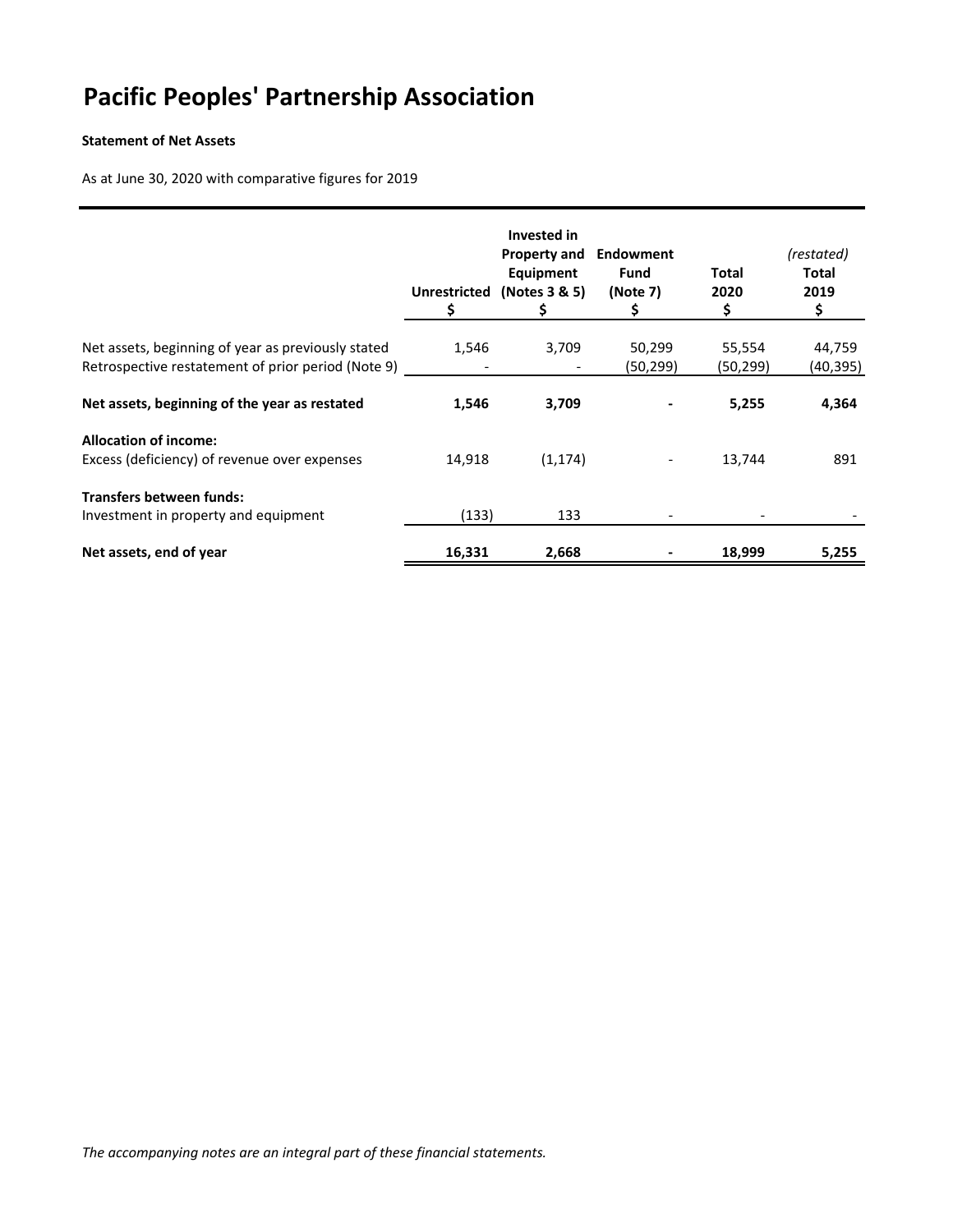## **Statement of Operations**

For the year ended June 30, 2020 with comparative figures for 2019

|                                                               | <b>Operating</b><br>Fund<br>\$ | Capital<br>Fund<br>\$        | <b>Total</b><br>2020<br>\$ | (restated)<br><b>Total</b><br>2019<br>\$ |
|---------------------------------------------------------------|--------------------------------|------------------------------|----------------------------|------------------------------------------|
|                                                               |                                |                              |                            |                                          |
| Revenue<br>Donations                                          | 119,644                        | $\overline{\phantom{a}}$     | 119,644                    | 137,113                                  |
| <b>Gaming Commission</b>                                      | 32,500                         | 4,125                        | 36,625                     | 27,000                                   |
| <b>Ministry Grants</b>                                        | 35,000                         | $\frac{1}{2}$                | 35,000                     | 24,000                                   |
| <b>Wage Subsidies</b>                                         | 18,061                         | $\overline{\phantom{a}}$     | 18,061                     | 9,544                                    |
| <b>Municipal Funding</b>                                      | 8,500                          | $\overline{a}$               | 8,500                      | 4,600                                    |
| Interest                                                      | 15                             | $\overline{\phantom{a}}$     | 15                         | 17                                       |
|                                                               |                                |                              |                            |                                          |
|                                                               | 213,720                        | 4,125                        | 217,845                    | 202,274                                  |
| Expenses                                                      |                                |                              |                            |                                          |
| Accounting and legal                                          | 8,328                          | $\qquad \qquad \blacksquare$ | 8,328                      | 7,125                                    |
| Advertising                                                   | 1,588                          | $\qquad \qquad \blacksquare$ | 1,588                      | 1,741                                    |
| Amortization                                                  |                                | 5,299                        | 5,299                      | 1,719                                    |
| Bank and financial processing charges                         | 834                            | $\overline{a}$               | 834                        | 682                                      |
| Board and AGM                                                 | 733                            | $\overline{a}$               | 733                        | 568                                      |
| Communications                                                | 2,491                          | $\overline{a}$               | 2,491                      | 2,343                                    |
| Insurance                                                     | 2,819                          | $\overline{a}$               | 2,819                      | 2,569                                    |
| Materials and supplies                                        | 1,645                          | $\overline{a}$               | 1,645                      | 1,002                                    |
| Memberships                                                   | 1,316                          | $\overline{\phantom{0}}$     | 1,316                      | 1,290                                    |
| Program delivery costs                                        | 81,043                         | $\overline{\phantom{0}}$     | 81,043                     | 109,894                                  |
| Rental                                                        | 4,920                          | $\overline{\phantom{a}}$     | 4,920                      | 12,320                                   |
| Salaries/contractors                                          | 110,758                        | $\overline{\phantom{a}}$     | 110,758                    | 60,130                                   |
|                                                               | 216,475                        | 5,299                        | 221,774                    | 201,383                                  |
| Excess (deficiency) of revenues over expenses from operations | (2,755)                        | (1, 174)                     | (3,929)                    | 891                                      |
| Other income                                                  |                                |                              |                            |                                          |
| COVID-19 subsidies (Note 8)                                   | 17,673                         |                              | 17,673                     |                                          |
| <b>Excess (deficiency) of revenues over expenses</b>          | 14,918                         | (1, 174)                     | 13,744                     | 891                                      |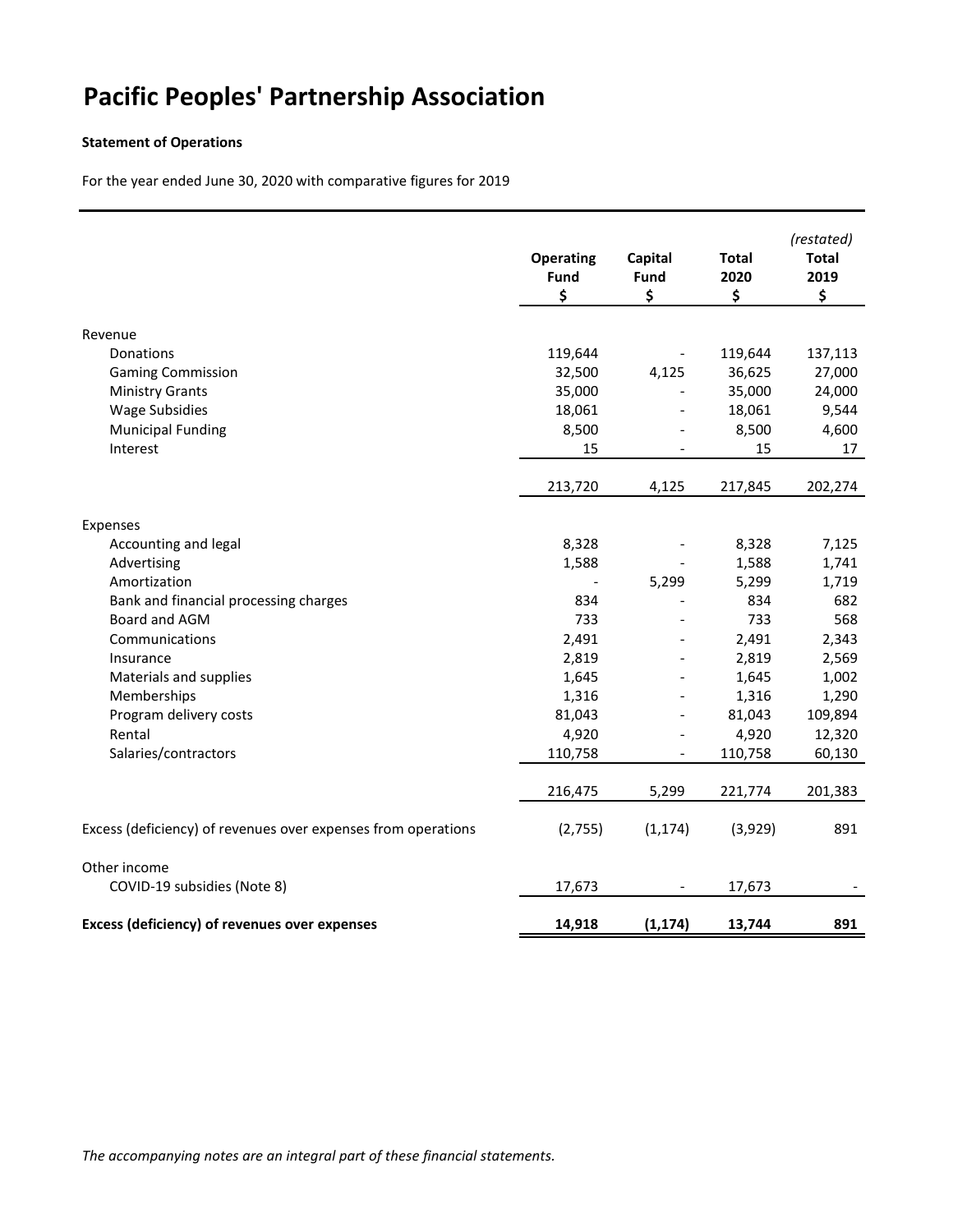### **Statement of Cash Flows**

For the year ended June 30, 2020 with comparative figures for 2019

|                                                       | <b>Operating</b><br>Fund | Capital<br>Fund          | <b>Total</b><br>2020 | <b>Total</b><br>2019 |
|-------------------------------------------------------|--------------------------|--------------------------|----------------------|----------------------|
|                                                       | \$                       | \$                       | \$                   | \$                   |
| <b>Operating Activities:</b>                          |                          |                          |                      |                      |
| Excess (deficiency) of revenues over expenses         | 14,918                   | (1, 174)                 | 13,744               | 891                  |
| Non-cash items:                                       |                          |                          |                      |                      |
|                                                       |                          |                          |                      |                      |
| Amortization of property and equipment                |                          | 5,299                    | 5,299                | 1,719                |
| Amortization of deferred contributions                |                          | (4, 125)                 | (4, 125)             |                      |
| Cash provided by (used in) changes in                 |                          |                          |                      |                      |
| non-cash working capital items:                       |                          |                          |                      |                      |
| Accounts receivable                                   | (8, 846)                 |                          | (8, 846)             | (6,075)              |
| Government remittances receivable                     | 181                      |                          | 181                  | (163)                |
| Prepaid expenses                                      | (322)                    |                          | (322)                | (532)                |
| Accounts payable and accrued liabilities              | (529)                    |                          | (529)                | 2,313                |
| Government remittances payable                        | 5,323                    |                          | 5,323                | (1, 314)             |
| Deferred revenue                                      | 51,962                   |                          | 51,962               | 18,835               |
| Net cash provided by operating activities             | 62,687                   | $\overline{\phantom{a}}$ | 62,687               | 15,674               |
|                                                       |                          |                          |                      |                      |
| <b>Investing and Financing Activities:</b>            |                          |                          |                      |                      |
| Purchase of property and equipment                    | (15, 133)                |                          | (15, 133)            |                      |
| Deferred contributions related to equipment           | 15,000                   |                          | 15,000               |                      |
| Net cash (used by) investing and financing activities | (133)                    |                          | (133)                |                      |
| Net increase in cash                                  | 62,554                   |                          | 62,554               | 15,674               |
| Cash, beginning of year                               | 34,442                   |                          | 34,442               | 18,768               |
| Cash, end of year                                     | 96,996                   |                          | 96,996               | 34,442               |

*The accompanying notes are an integral part of these financial statements.*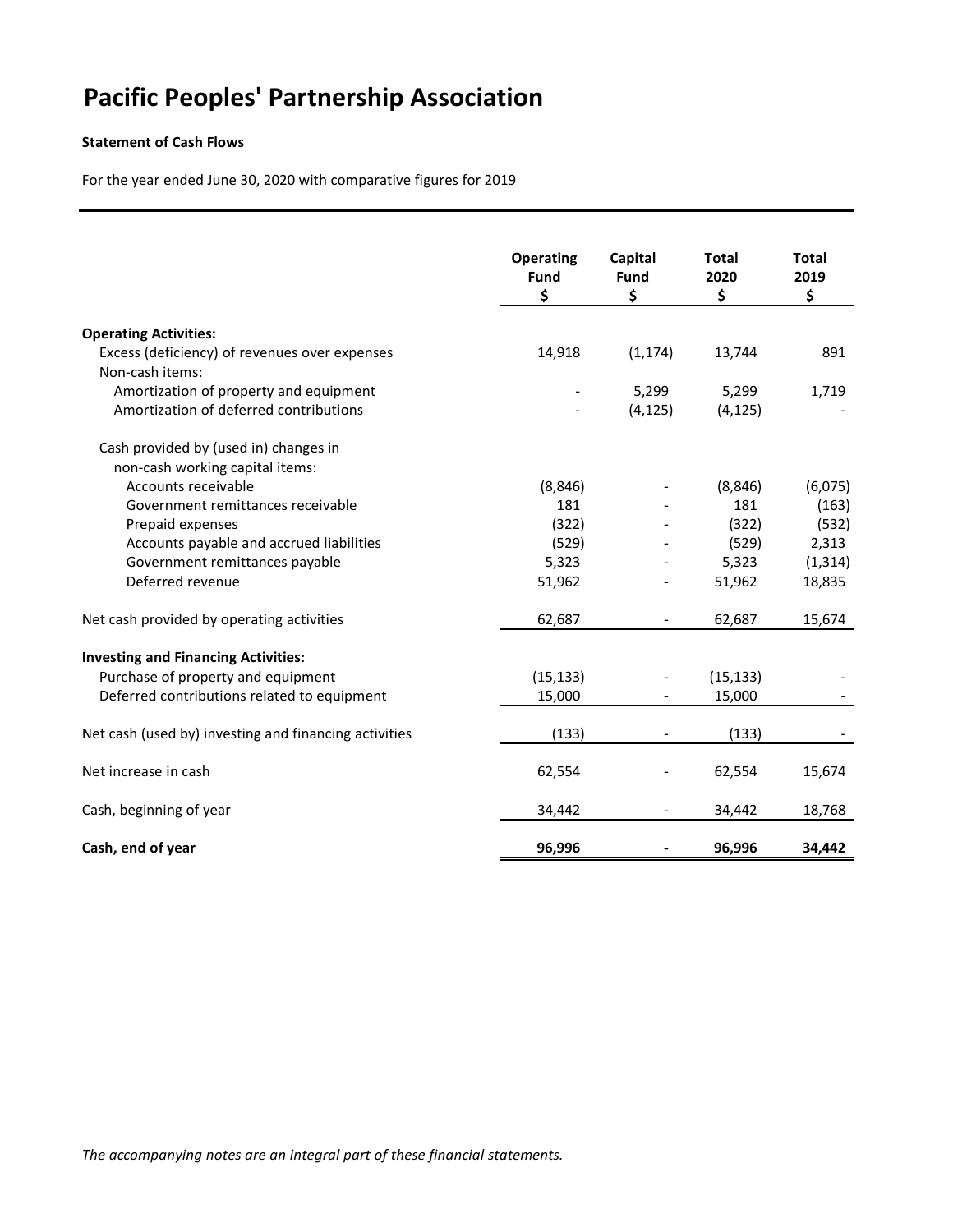#### **Notes to the Financial Statements**

#### **Year ended June 30, 2020 with comparative figures for 2019**

#### **1. Purpose**

Pacific Peoples' Partnership Association (the "Association") has been designated as a not-for-profit organization in Victoria, British Columbia. The purpose of the Association is to promote awareness of Pacific Islanders and educate others around the world on Pacific development issues. The Association is a registered charity under the Income Tax Act and as such is not subject to taxation.

#### **2. Significant Accounting Policies**

These financial statements have been prepared in accordance with Canadian accounting standards for not-for-profit organizations and include the following significant accounting policies:

#### **Fund Accounting**

The Operating Fund accounts for the Association's program and administrative activities. This fund reports unrestricted resources and restricted operating grants. The Capital Fund accounts for the Association's property and equipment.

#### **Revenue Recognition**

The Association follows the deferral method of accounting for contributions. Restricted contributions are recognized as revenue in the year in which the related expenses are incurred. Unrestricted contributions are recognized as revenue when received or receivable if the amount can be reasonably estimated and collection is reasonably assured.

Restricted investment income is recognized as revenue in the year in which the related expenses are incurred. Unrestricted investment income is recognized when it is earned. Endowment contributions are recognized as direct increases to net assets and are not recorded as revenue.

#### **Contributed Materials and Services**

The Association receives contributions of both materials and services. Due to the difficulty in determining their fair value, only donated equipment is recorded at fair value when fair value can be reasonably estimated, otherwise contributed materials and services are not recognized in the financial statements.

#### **Property and Equipment**

Property and equipment are recorded at cost. Amortization is based on the estimated useful life of each asset using the following methods and rates:

| Computer equipment      | 55% | Declining balance |
|-------------------------|-----|-------------------|
| Furniture and equipment | 20% | Declining balance |
| Websites                | 30% | Declining balance |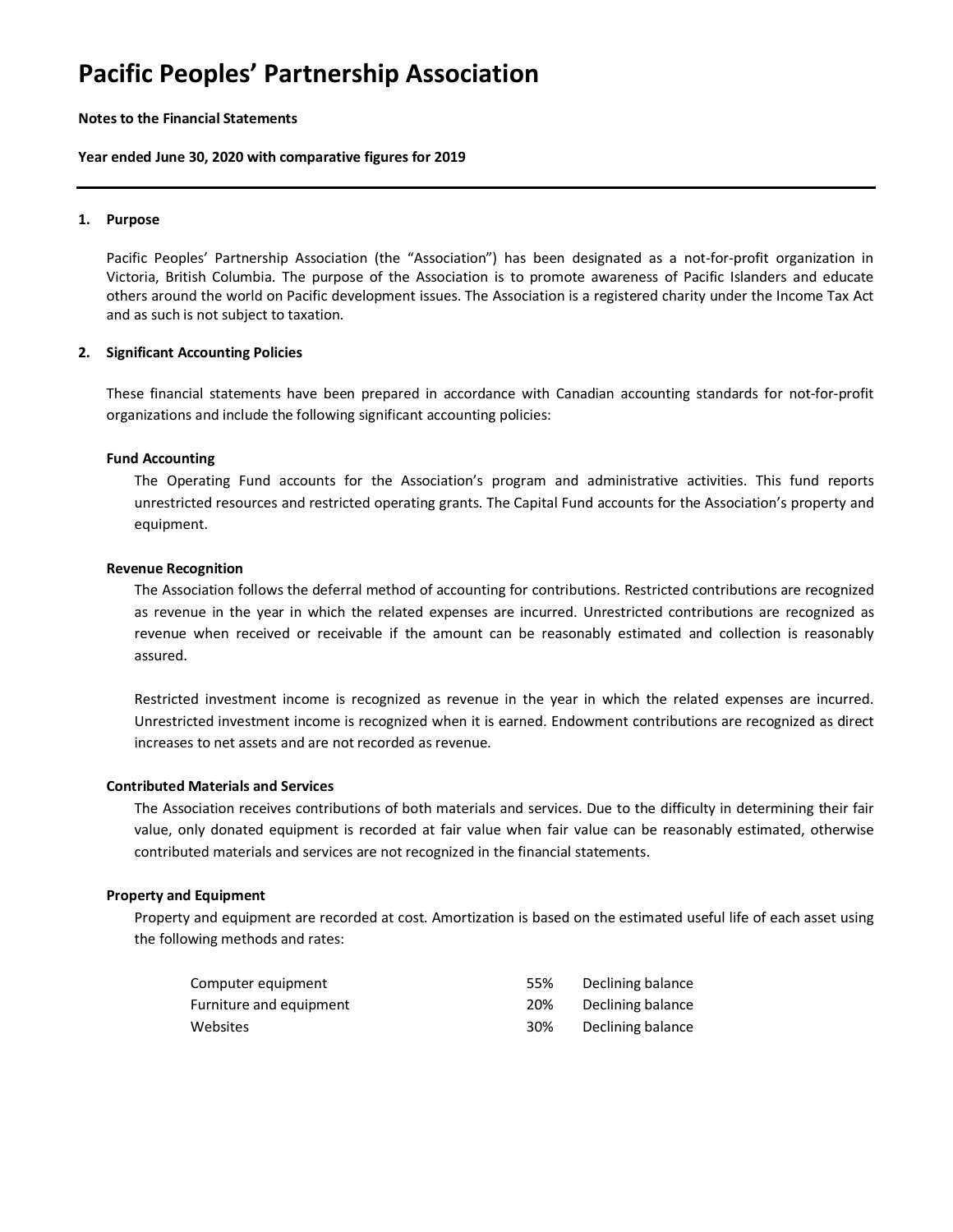#### **Notes to the Financial Statements**

**Year ended June 30, 2020 with comparative figures for 2019**

#### **2. Significant Accounting Policies (Continued)**

#### **Use of Estimates**

The preparation of financial statements in conformity with Canadian accounting standards for not-for-profit organizations requires management to make estimates and assumptions that affect the reported amount of assets and liabilities and disclosures of contingent assets and liabilities at the date of the financial statements and the reported amounts of revenues and expenses during the reporting periods. These estimates are reviewed periodically and adjustments are made to income as appropriate in the year they become known. Actual results could differ from those estimates.

#### **Financial Instruments**

The Association initially measures its financial assets and financial liabilities at fair value. The Association subsequently measures all of its financial assets and financial liabilities at amortized cost, except for cash and investments in equity instruments that are quoted in an active market, which are measured at fair value. Changes in fair value are recognized in the statement of operations.

Financial instruments measured at amortized cost include accounts receivable, government remittances receivable, accounts payable and accrued liabilities, and government remittances payable.

#### **3. Property and Equipment**

|                         | Cost   | Accumulated<br>Amortization | <b>Net Book</b><br><b>Value</b><br>2020 | <b>Net Book</b><br><b>Value</b><br>2019 |
|-------------------------|--------|-----------------------------|-----------------------------------------|-----------------------------------------|
|                         |        |                             |                                         |                                         |
| Computer equipment      | 17,308 | (6, 227)                    | 11,081                                  | 244                                     |
| Furniture and equipment | 700    | (413)                       | 287                                     | 358                                     |
| Websites                | 7,458  | (5,283)                     | 2.175                                   | 3,107                                   |
|                         | 25,466 | (11, 923)                   | 13,543                                  | 3,709                                   |

#### **4. Deferred Revenue**

Deferred revenue represents restricted contributions received in the current year which are related to expenses of a subsequent year. Deferred revenue consists of the following:

|                                            | 2020   | 2019   |
|--------------------------------------------|--------|--------|
|                                            |        |        |
| <b>For Programs:</b>                       |        |        |
| <b>Rudolf Steiner Foundation</b>           | 67,577 |        |
| <b>Commonwealth Foundation Grant</b>       | 8,426  |        |
| Horner Foundation                          | 5,026  |        |
| CRD Arts & Culture IDEA Grant              | 3,000  | 2,500  |
| <b>RBC Foundation BC Grant</b>             |        | 20,000 |
| City of Victoria Festival Investment Grant |        | 6,000  |
| Victoria Foundation Community Grant        |        | 3,567  |
|                                            | 84.029 | 32,067 |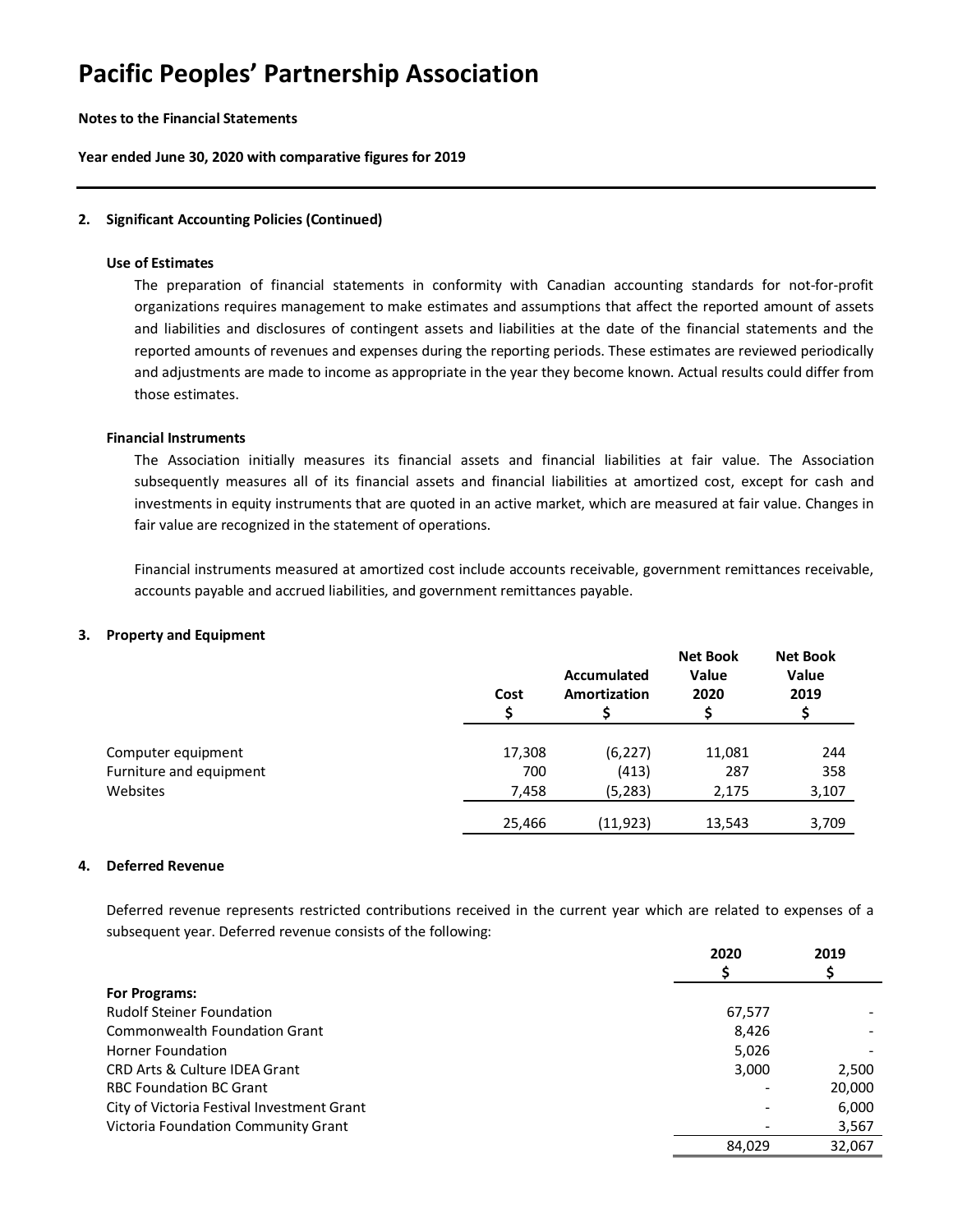#### **Notes to the Financial Statements**

#### **Year ended June 30, 2020 with comparative figures for 2019**

#### **5. Deferred Contributions Related to Equipment**

Deferred contributions related to equipment represent contributions restricted to acquiring equipment. Deferred contributions are amortized on the same basis as the related equipment. The changes in the deferred contributions balance for the year are as follows:

|                                         | 2020     | 2019 |
|-----------------------------------------|----------|------|
| Beginning balance                       |          |      |
| Add: Contributions related to equipment | 15,000   |      |
| Less: Amounts amortized to revenue      | (4, 125) |      |
|                                         | 10,875   |      |

#### **6. Financial Instruments and Risk Management**

At June 30, 2020, the estimated fair value of cash, accounts receivable, accounts payable and accrued liabilities approximated their respective carrying values due to their short-term nature.

The Association has a comprehensive risk management framework to monitor, evaluate and manage the principal risks assumed with financial instruments. The risks that arise from transacting financial instruments include credit risk, currency risk, interest rate risk, and liquidity risk. There have been no significant changes in the Association's risk exposure from the previous year.

Credit risk is the risk that one party to a financial transaction will cause financial loss for the other party by failing to discharge an obligation. The Association is not exposed to significant credit risk.

Currency risk is the risk that the fair value or future cash flows of a financial instrument will fluctuate because of changes in currency exchange rates. The Association is not exposed to significant currency risk.

Interest rate risk is the risk that the fair value or future cash flows of a financial instrument will fluctuate because of changes in market interest rates. The Association is not exposed to significant interest rate risks.

Liquidity risk is the risk that the Association will encounter difficulty in meeting financial liability obligations. The Association is not exposed to significant liquidity risk.